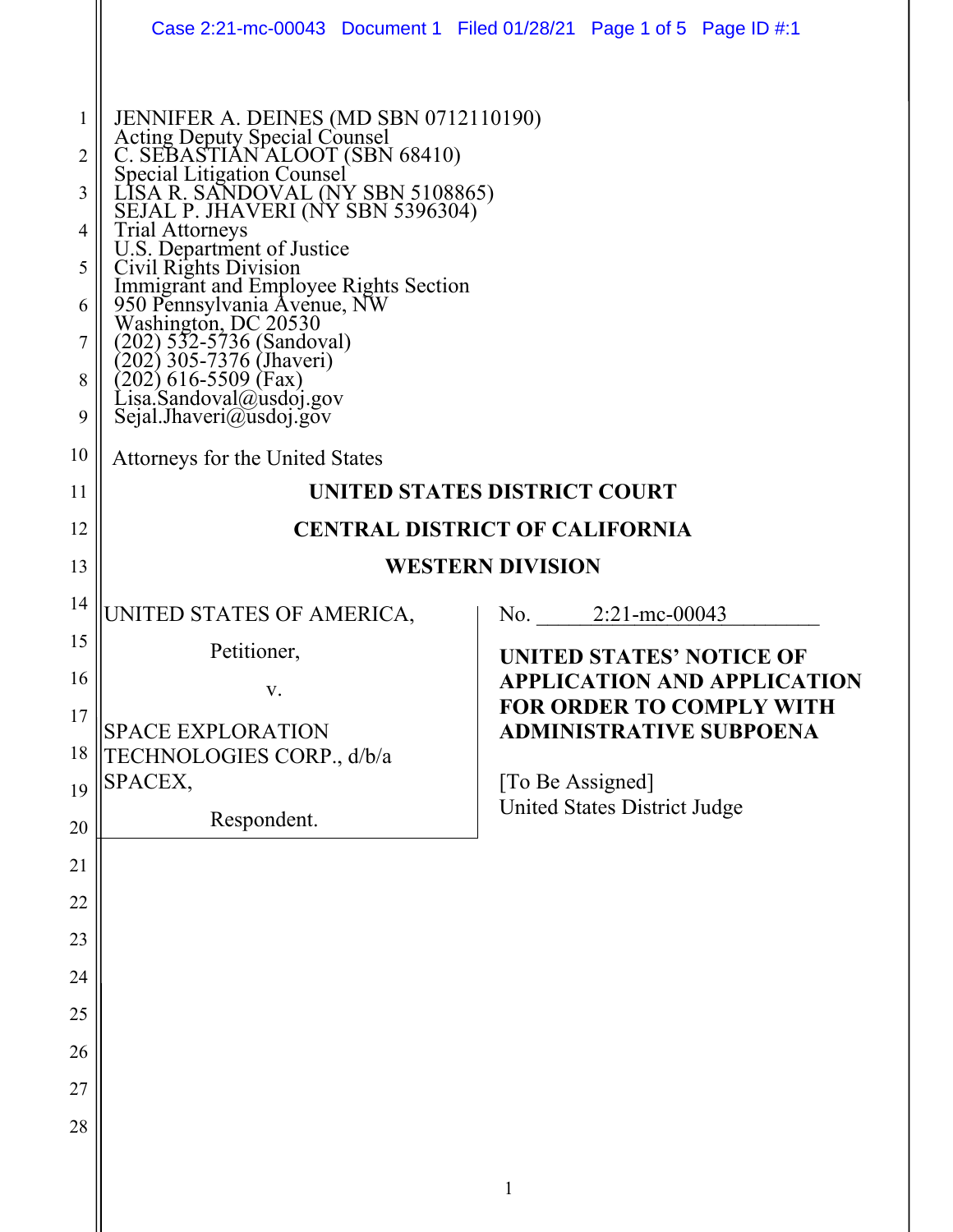## **NOTICE OF APPLICATION AND APPLICATION TO ENFORCE SUBOENA**

PLEASE TAKE NOTICE that Petitioner United States of America will, and hereby does, move this Court for an order requiring Respondent Space Exploration Technologies Corp., d/b/a SpaceX ("SpaceX") to comply with Investigatory Subpoena Number 2021S00001 ("Subpoena"). The United States requests that the assigned district judge schedule a hearing to occur on or after February 25, 2021.

Petitioner respectfully applies to this Court to order SpaceX to comply with the Subpoena because the Subpoena is enforceable and not overbroad or unduly burdensome.

 This Application is based on the Notice, Memorandum in Support attached hereto, and Declaration of Lisa R. Sandoval and the attached exhibits in support.

Under Local Rules 7-3 and 16-12(g) the parties need not meet and confer prior to the filing of this Application.

Dated: January 28, 2021 Respectfully submitted,

JENNIFER A. DEINES Acting Deputy Special Counsel C. SEBASTIAN ALOOT Special Litigation Counsel

 */s/ Lisa R. Sandoval* LISA R. SANDOVAL SEJAL P. JHAVERI

Attorneys for the United States

Trial Attorneys

1

2

3

4

5

6

7

8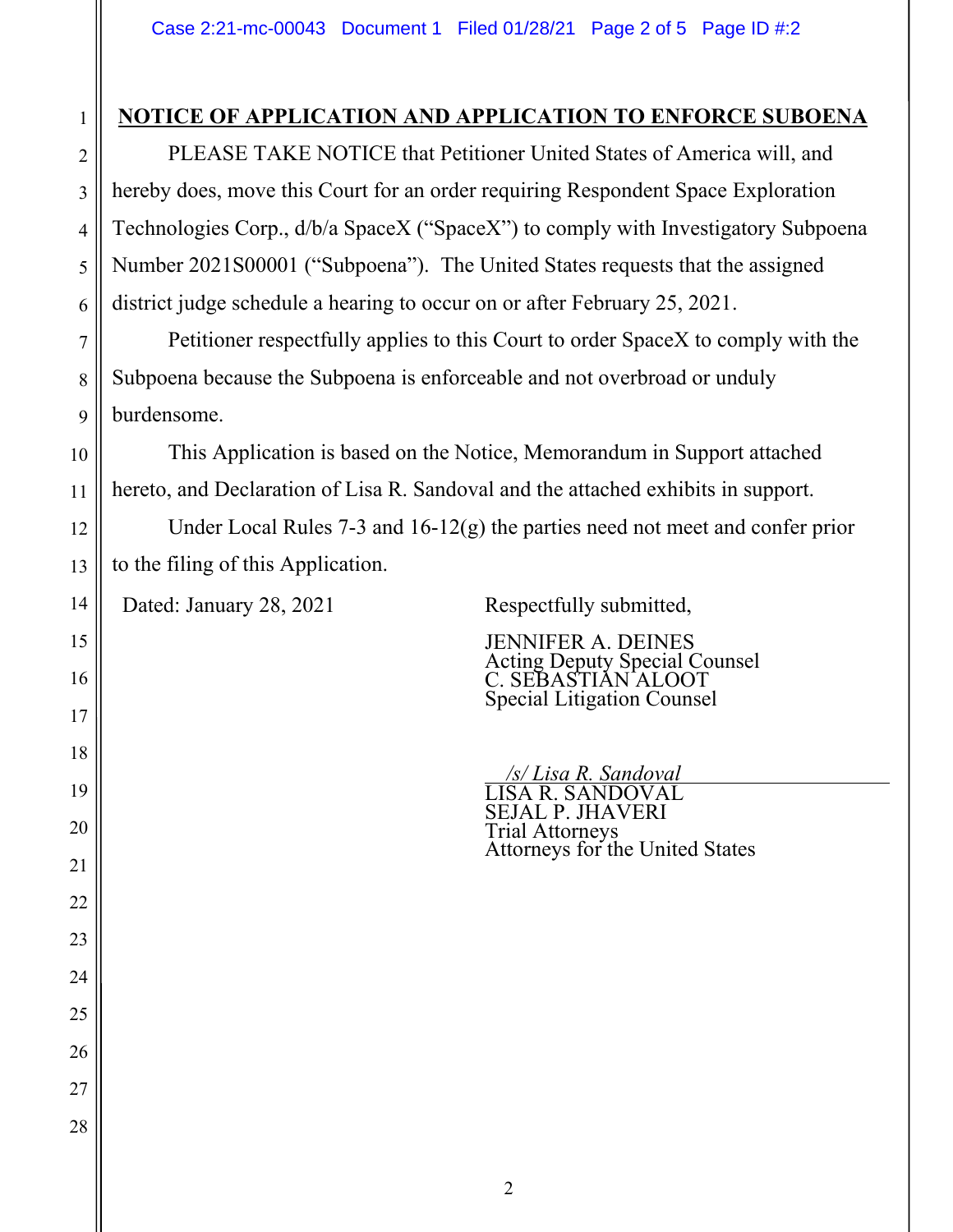## **APPLICATION FOR ORDER TO COMPLY WITH ADMINISTRATIVE SUBPOENA**

Petitioner, United States of America, hereby petitions for an order requiring Space Exploration Technologies Corp., d/b/a SpaceX ("SpaceX") to comply with Investigatory Subpoena Number 2021S00001 ("Subpoena"), served on October 12, 2020. In support of this Application, the United States respectfully submits the accompanying Memorandum in Support and Declaration of Lisa R. Sandoval and avers the following:

- 1. This Application is made in accordance with 8 U.S.C. § 1324b(f)(2) and 28 C.F.R. § 68.25(e).
- 2. The Court has subject matter jurisdiction over this summary enforcement proceeding pursuant to 8 U.S.C. § 1324b(f)(2) and 28 U.S.C. §§ 1331 and 1345.
- 3. This judicial district is a proper venue under 28 U.S.C. § 1391(b)(1) and (b)(2) because SpaceX is located in this district, and because a substantial part of the events and omissions giving rise to this enforcement proceeding occurred in this district.
- 4. The Immigrant and Employee Rights Section ("IER"), Civil Rights Division, U.S. Department of Justice, enforces the anti-discrimination provision of the Immigration and Nationality Act ("INA"), which prohibits employment discrimination on the basis of citizenship and national origin. *See* 8 U.S.C. § 1324b.
- 5. Defendant is SpaceX, headquartered at 1 Rocket Road, Hawthorne, CA 90250. Upon information and belief, at all relevant times SpaceX maintained an office and transacted business in this judicial district.
- 6. On May 29, 2020, IER opened an investigation of SpaceX to determine whether it had engaged in an individual violation or pattern or practice of (1) citizenship status discrimination in hiring, firing, or recruitment or referral for a fee in violation of 8 U.S.C. §§ 1324b(a)(1), and/or (2) requesting more or different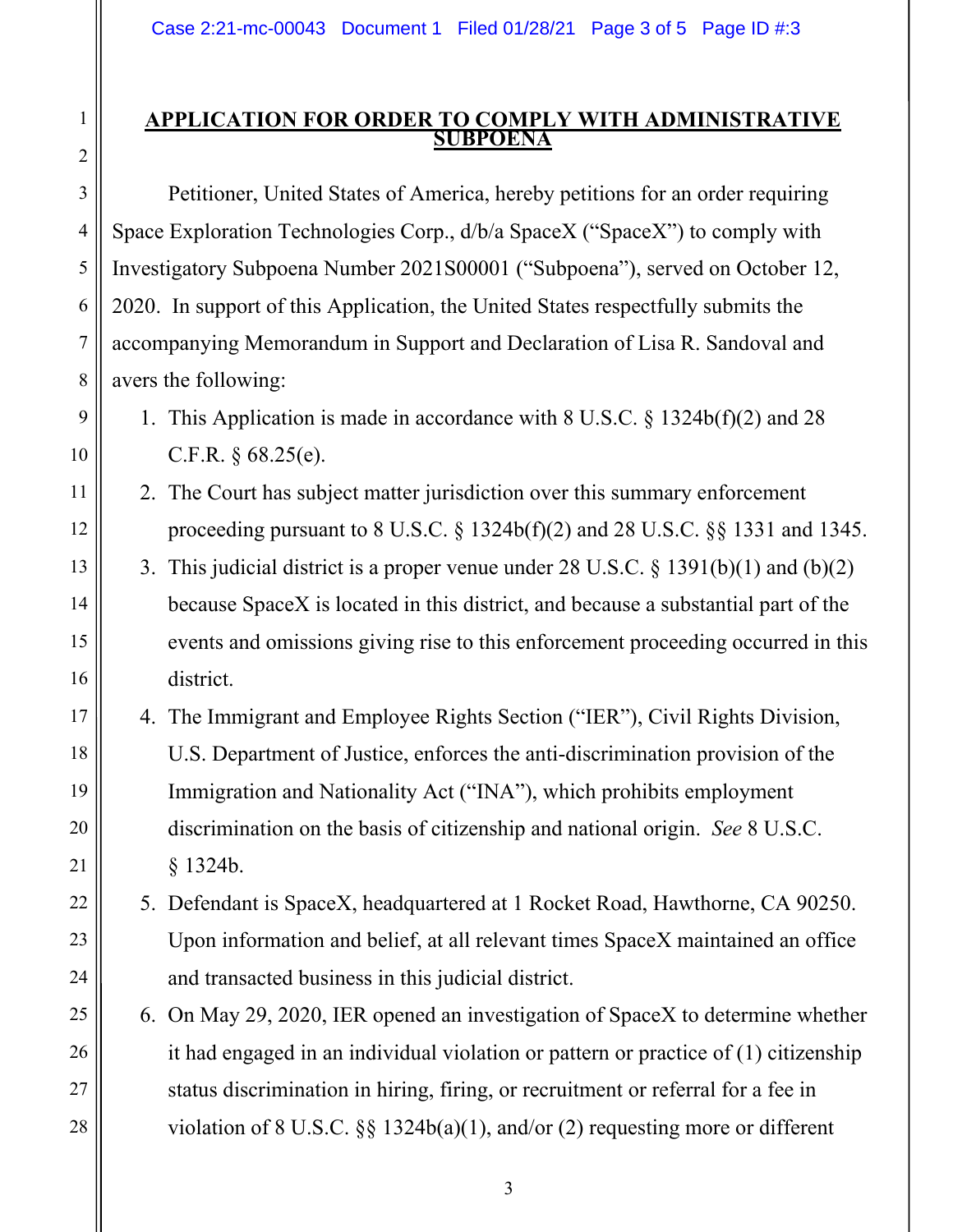documents than are required to establish employment eligibility, or rejecting documents that reasonably appear genuine (commonly called "unfair documentary practices") based on citizenship status or national origin, in violation of 8 U.S.C. § 1324b(a)(6).

- 7. On October 7, 2020, IER obtained the Subpoena from Administrative Law Judge Jean King of the United States Department of Justice, Executive Office for Immigration Review, Office of the Chief Administrative Hearing Officer ("OCAHO"), requiring SpaceX to produce to IER the documents described in Attachment A to the Subpoena by 3:00 p.m. EDT on October 22, 2020. IER served the Subpoena on SpaceX via FedEx on October 9, 2020, and SpaceX received the Subpoena on October 12, 2020.
- 8. On October 26, 2020, SpaceX filed a Petition to Modify or Revoke OCAHO Subpoena Duces Tecum pursuant to 28 C.F.R. § 65.25(e).
- 9. IER opposed the Petition to Modify or Revoke the Subpoena Duces Tecum on November 1, 2020.
- 10.On December 1, 2020, OCAHO issued an order denying SpaceX's Petition to Modify or Revoke the Subpoena, requiring that SpaceX comply with the Subpoena within 14 days from the date of the Order, and authorizing IER to pursue enforcement of the Subpoena with the appropriate United States district court, if SpaceX failed to comply.

11.To date, SpaceX has refused to comply with the Subpoena.

12.The Declaration of Lisa R. Sandoval and the attached exhibits provide additional factual support for this Application. The exhibits are incorporated by reference into this Application.

WHEREFORE, the United States respectfully petitions this Court to:

- 1. Issue an Order directing SpaceX to comply with the Subpoena within 14 days of the Court's Order; and
- //

1

2

3

4

5

6

7

8

9

10

11

12

13

14

15

16

17

18

19

20

21

22

23

24

25

26

27